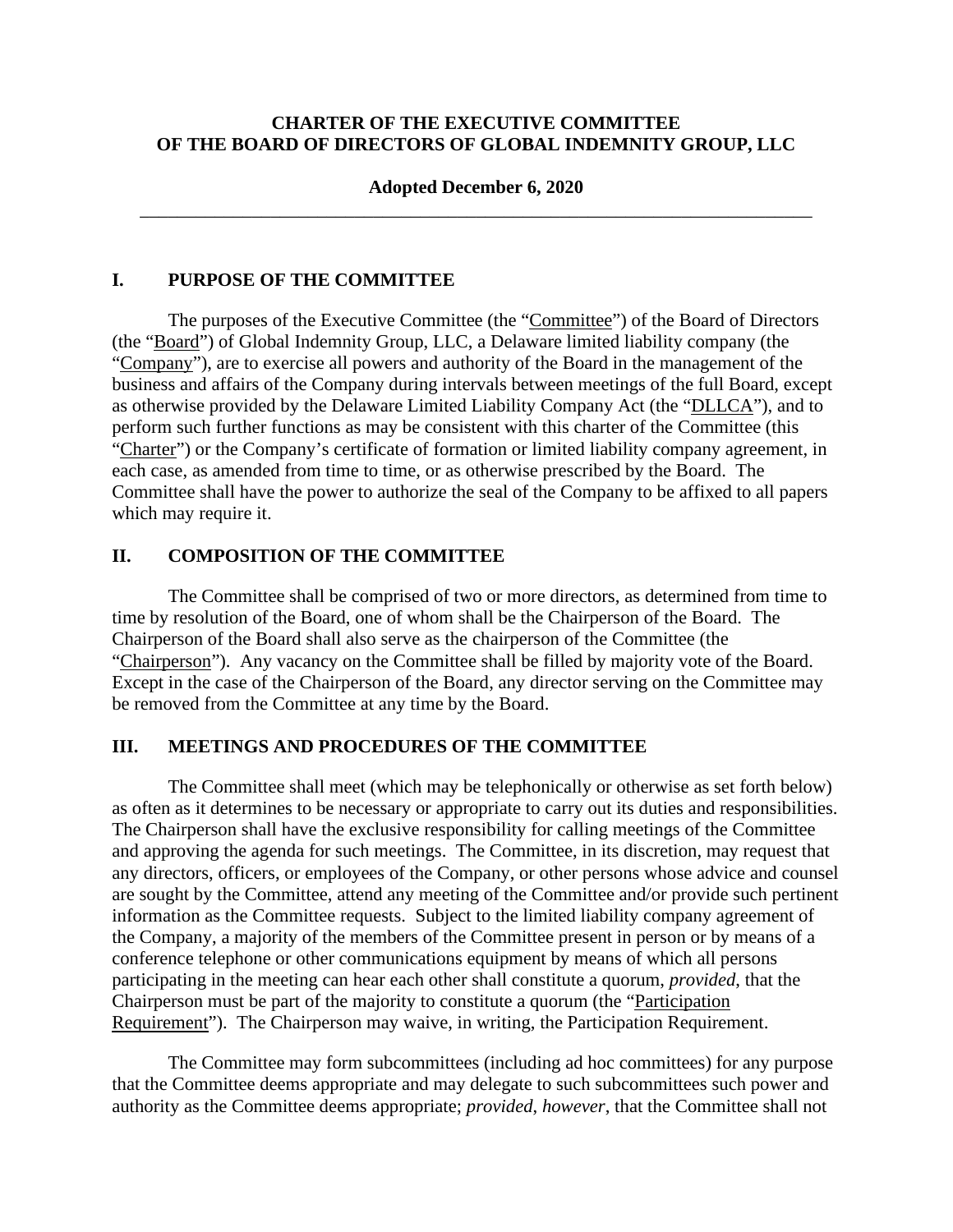delegate to a subcommittee any power or authority required by any law, regulation or listing standard to be exercised by the Committee as a whole.

At each regularly scheduled meeting of the Board, or at such earlier time as the Committee may determine to be appropriate, the Committee shall deliver or cause to be delivered a report to the Board that describes all of the material actions taken by the Committee since the prior report delivered to the Board. The Committee shall keep written minutes of its meetings, which minutes shall be maintained with the books and records of the Company.

The Committee shall fix its own rules of procedure, which shall be consistent with the DLLCA, the Company's limited liability company agreement and this Charter, in each case, as amended from time to time.

# **IV. DUTIES, RESPONSIBILITIES AND AUTHORITY OF THE COMMITTEE**

The Committee shall have the following duties, responsibilities and authority:

(i) To exercise any and all powers of the Board except as otherwise provided by the DLLCA and the Company's certificate of formation or limited liability company agreement, in each case, as amended from time to time.

(ii) To assist the Company's chief executive officer and the other officers and employees on such matters as shall be requested or deemed appropriate by the Committee during intervals between meetings of the Board.

(iii) To perform such other duties and responsibilities as may be assigned to the Committee, from time to time, by the Board.

(iv) Without limiting the generality of the foregoing paragraphs (i)-(iii), the Committee shall also have the following specific duties, responsibilities and authority, subject to any applicable law, regulation or listing standard:

- (a) To review and develop policies and practices of the Company affecting its short and long-term financial position;
- (b) To review the Company's financing requirements, objectives and principles as well as set the Company's investment policies and plans;
- (c) To review and make recommendations concerning the Company's capital structure, including the issuance of securities;
- (d) To authorize the issuance of capital stock and other equity or debt securities;
- (e) To review and implement any actions concerning the Company's financial derivative and foreign exchange activities, including commodities and hedging activities;